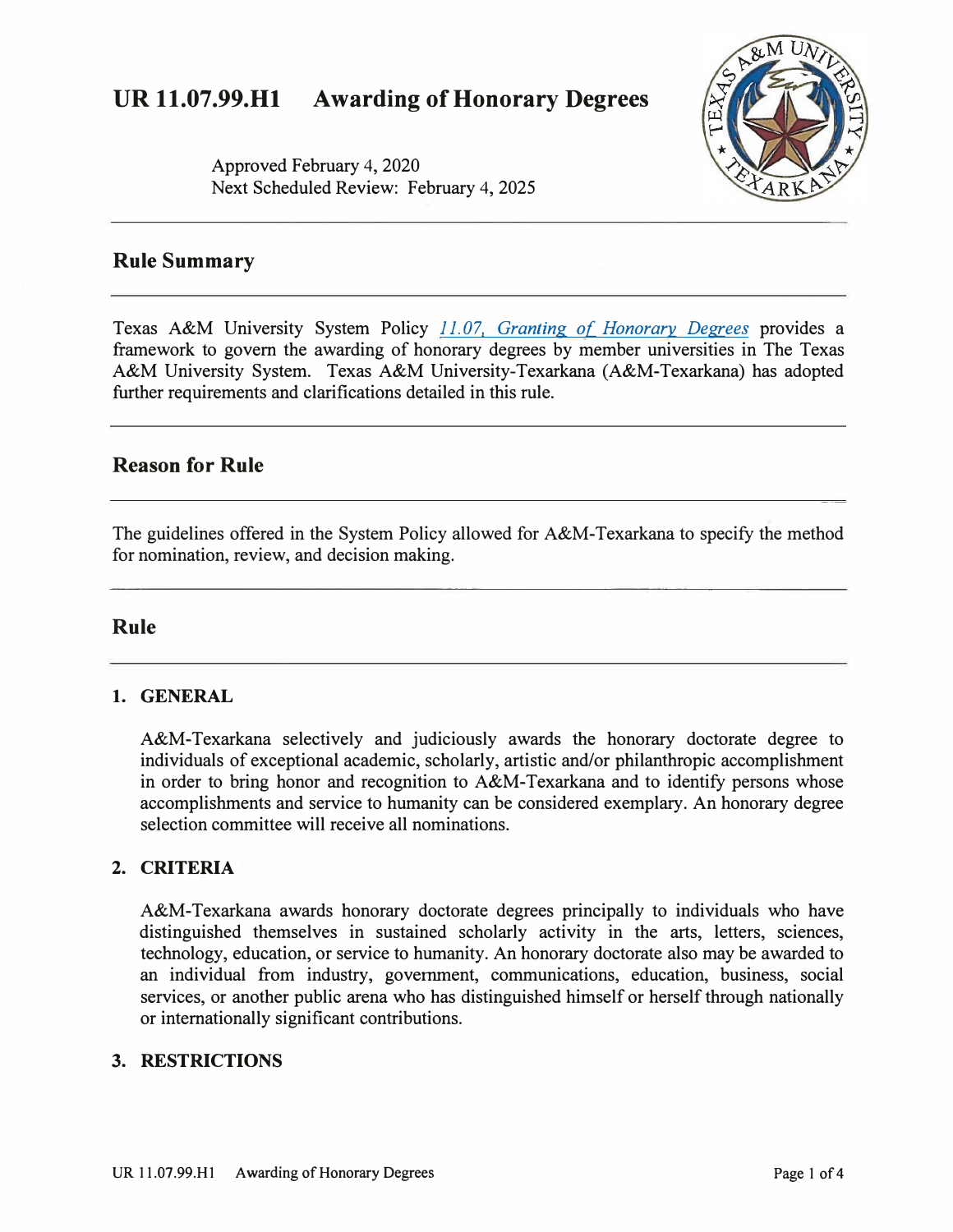- 3.1 Honorary doctorates recognize an individual, not an office or position. The honorary degree selection committee will make an effort to ensure that the persons honored represent a variety of fields of endeavor. Normally, honorary degrees will be awarded during spring or fall commencements, and the recipient must be present to receive the award.
- 3.2 Honorary doctorates are not awarded:
	- 3.2.1 In absentia;
	- 3.2.2 Posthumously;
	- 3.2.3 To current employees of the university;
	- 3.2.4 To individuals who have direct political, legal, or budgetary authority over the university:
	- 3.2.5 In consideration solely based on any past, present, or future gift or other benefaction to the university.

## 4. SELECTION AND APPROVAL OF RECIPIENTS

- 4.1 An ad hoc honorary degree selection committee, consisting of seven members, will be appointed by the president or their designee to review the nominations. The committee will consist of the faculty senate president, the Staff Council president, the Student Government Association president, three additional faculty members chosen by the Faculty Senate, and a representative from the Office of University Advancement. The honorary degree selection committee shall meet as often as it deems necessary to consider the individuals that have been nominated as recipients. The chair of the committee shall be chosen by the committee.
- 4.2 A&M-Texarkana faculty, staff, administration, current students, or alumni may submit nominations for recipients of honorary degrees to the Office for Academic Affairs for consideration by the president.
	- Nominations must be accompanied by a letter of nomination, curriculum vitae, and  $4.2.1$ other appropriate supporting documentation.
	- Nominations must be received at least seven months before the commencement  $4.2.2$ exercises for which they are being considered to allow appropriate time for review and consideration to determine whether the requirements for Board of Regents approval are met.
- 4.3 The Office for Academic Affairs will review the nomination packet to verify that the information is complete prior to submission to the honorary degree selection committee for review and recommendation.
	- $4.3.1$ The honorary degree selection committee must have a majority vote in favor of granting the honorary degree before the recommendation can be forwarded to the president for approval and submission to the Board of Regents.
- 4.4 Upon recommendation by the honorary degree selection committee, nominations, along with supporting documentation, will be submitted to the Office for Academic Affairs for forwarding to the Office of the President for further consideration.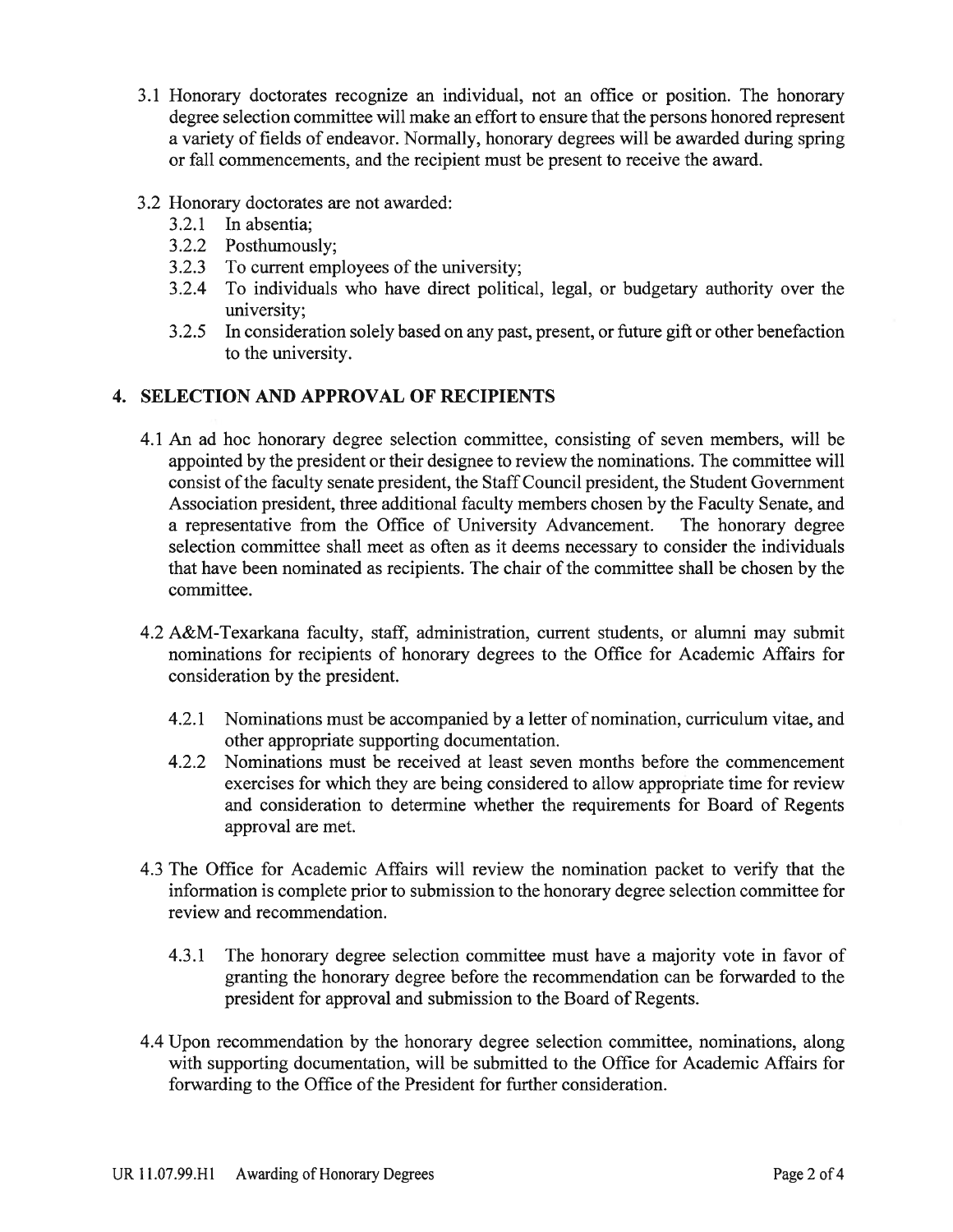4.5 The president, in consultation with executive management, shall forward approved recommendations for honorary degree recipients to the chancellor in accordance with system deadlines for items requiring approval by the Board of Regents.

#### **5. NOTIFICATION**

At the option of the president, confidentiality will be maintained throughout the process until the awarding of the degree.

Individuals selected to receive an honorary degree shall be notified by the Office of the President.

### **6. REVOCATION OF HONORARY DEGREE**

In consultation with the legal counsel of The Texas A&M University System, A&M-Texarkana may revoke an honorary degree and rescind any privileges granted if the holder is found to be involved in activities that are deemed to be of a scandalous, disgraceful, or illegal nature that reflect poorly upon A&M-Texarkana or The Texas A&M University System.

Additionally, the university may revoke an honorary degree if fraudulent, misleading, or erroneous information was provided during the initial assessment ( even if such information was not provided by the recipient) for the honorary degree.

If an honorary degree is revoked, all statements indicating that the former recipient is an A&M-Texarkana honorary degree holder must cease.

The decision to revoke an honorary degree will be reviewed by the Honorary Degree selection committee. In consultation with the President's Advisory Council and The Texas A&M University System, the president will make the final decision on revocation. The decision is not appealable.

## **Related Statutes, Policies, or Requirements**

System Policy *[11. 07, Granting o{Honorarv Degrees](http://policies.tamus.edu/11-07.pdf)* 

# **Contact Office**

Vice President for Academic Affairs 903-223-3004